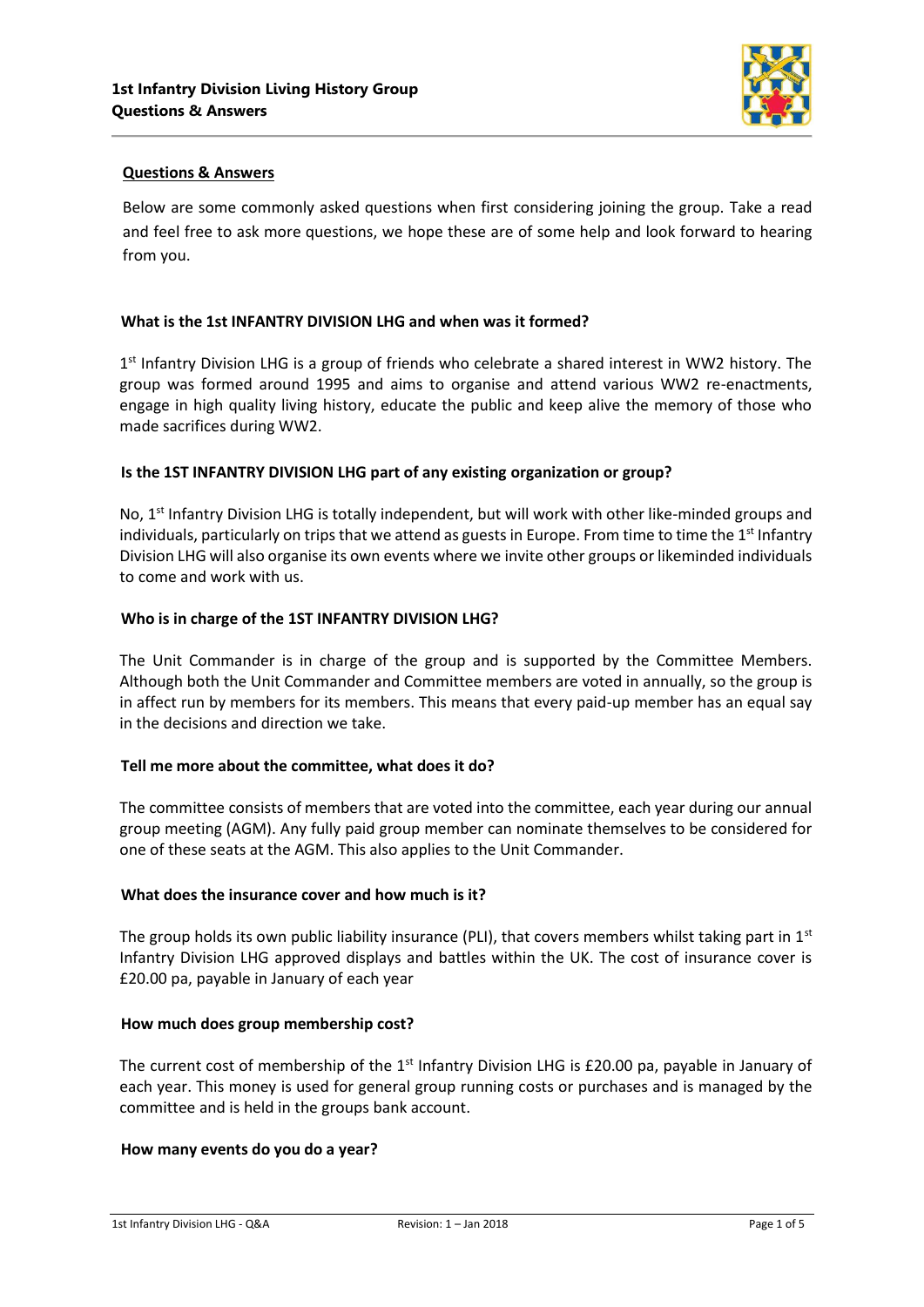

The group generally does around 10 events a year both publicly and privately. The majority are weekends and are done during the months of March to September. No member is expected to attend every event we do and we do try and space events out in order to ensure a maximum attendance by all members.

### **How are events and other information commutated?**

The group has it's own members only forum, where everything is communicated and discussed. Members are expected to visit this forum at least once a week and catch up on posts reply to information requests, etc.

### **The uniform regulations seem a bit strict, isn't this over the top?**

The uniform regulations and attention to detail in the impressions we portray is one of the things that sets  $1<sup>st</sup>$  Infantry Division LHG aside from many of the other re-enactment groups out there.

At first glance the kit requirements seem a lot, but don't forget that this is a comprehensive list, aimed at providing information for all roles and ranks. As long as you have a basic uniform, boots and a helmet, then other gear such as webbing can be loaned, until you have the chance to buy your own.

### **If I have any questions regarding the uniform regulations who do I contact?**

The uniform and kit requirements are designed to be comprehensive, listing exactly what you will need for the particular event impression. However, we realise that it does take some time to gain 'knowledge' of the equipment and uniform used by the American soldier in WW2. As such any questions should be asked via the forum. We've all been there so please feel free to ask questions.

## **What do you typically do at an event?**

From the time you arrive at the event to the end of the end we try to maintain the working, training and social life of a GI. This could involve drill, weapons training, first aid, cooking, cleaning of kit and learning now a GI lived during the 1940's. At public events we will interact with the public, explaining, demonstrating and enjoy ourselves. At private events we might undertake field exercises where we will go out in full combat kit and load.

## **Why am I expected to carry full loads when you don't even see half of what you carry?**

As you are portraying a GI on active service then we expect that you carry the loads (including ammunition) that they had too. There is little or no point carrying an empty cartridge belt, or a pack stuffed with a pillow. It's part of living history to not only 'look' period correct, but you learn and understand allot more about the kit, by wearing it fully loaded.

## **How much does all of this gear cost to buy?**

It is hard to put an exact price on what an impression will cost. We usually say that around £800.00 will buy you a basic stand up kit, i.e. uniform, boots helmet and a rifle.

We recommend buying original items in good useable condition, but some items such as boots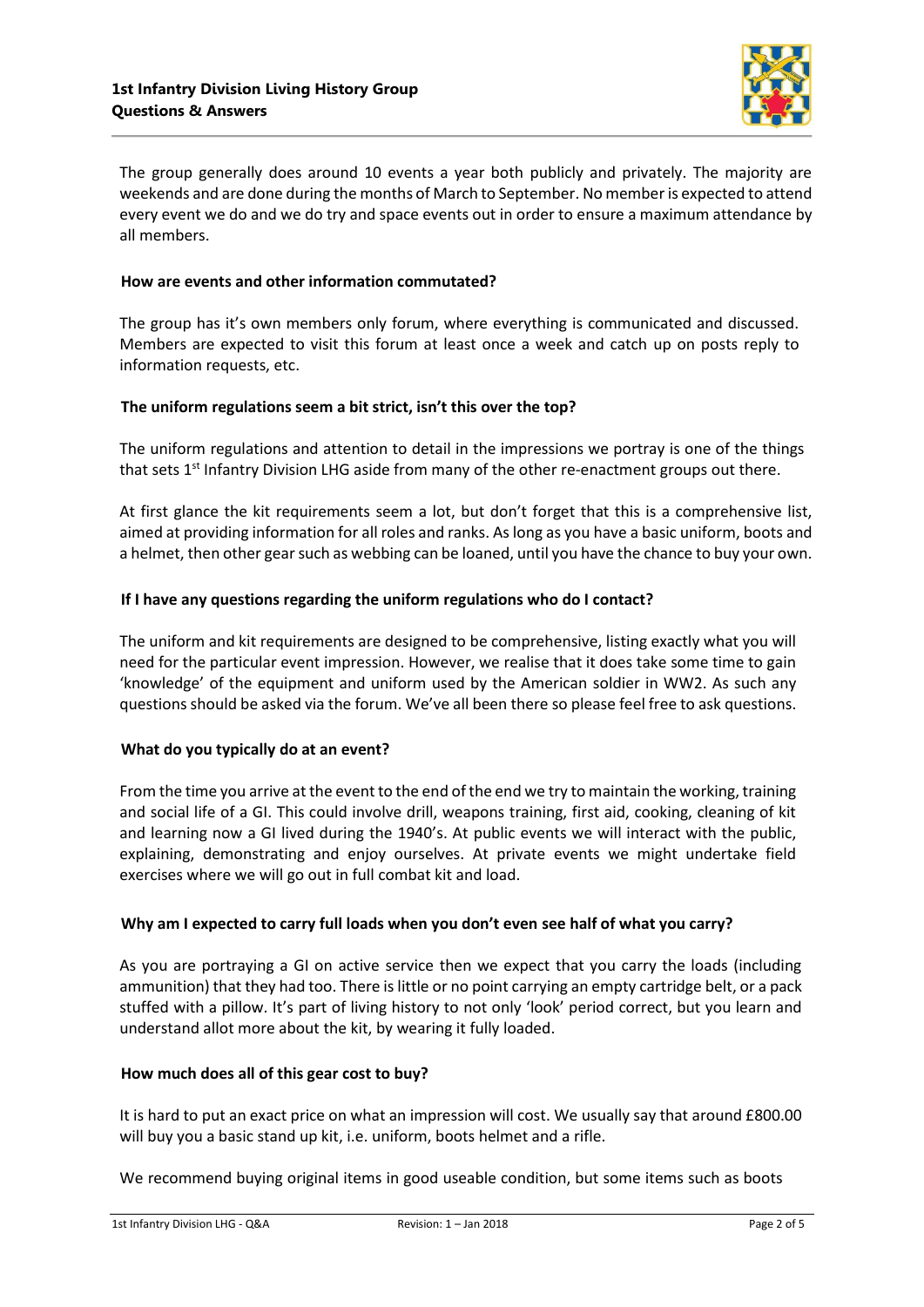

can only be bought as reproduction. In these circumstances we can recommend reproductions and group members can offer advice of where to buy certain item from.

# **You say anyone can join, but if you strive for authenticity what about older or larger sized individuals?**

If you have the right attitude and your kit standard are in line with our standards, then there is little in the way of stopping you joining the group.

We have to bear in mind that the average GI in WW2 grew up in the great depression, was in his early twenties and therefore was slim and physically fit.

Therefore, a line has to be drawn somewhere in the name of authenticity. There was no 90-yearold paratroopers for example, but equally we understand that this is a hobby and none of us are getting any younger.

Although we do not hold any hard rule in regards to age and weight, at the end of the day you will have to look in the mirror and be honest with yourself. Do you look and feel like a front-line infantryman?

## **Can my girlfriend/wife/partner come along**

Most members in the group have a girlfriend, wife or partner (some may have all three). These will often come along to social events we organise, or in the evenings for a drink at events. However, as the majority of impressions we do are combat front line displays, they are not suitable for women reenactors, therefore our general rule is no.

## **Is there an age limit for joining?**

Yes, the minimum age is 17 and this is because of our PLI and weapon hire regulations.

## **I've heard you lot take it a bit seriously, is this true?**

At the end of the day this is a hobby and we cannot force people to take orders, but a lot of what is asked is all about 'playing the game'.

After all we are portraying soldiers who were a part of a disciplined organisation and grew up in a society where authority was respected and questions never asked. As you have made the decision to do living history you will get the most out of the hobby by coming along with an open mind and a willingness to listen, learn and experience.

The NCO's in the group hold their rank, usually based upon their knowledge and ability to lead. They will not become unreasonable and power mad, but the rank they hold should be respected, as it would in the army.

#### **How fit do you have to be and will the events you do be physically demanding?**

The majority of events we do throughout the year are public shows and as such they are not physically demining. You will be required to set up tents and move equipment around, so it is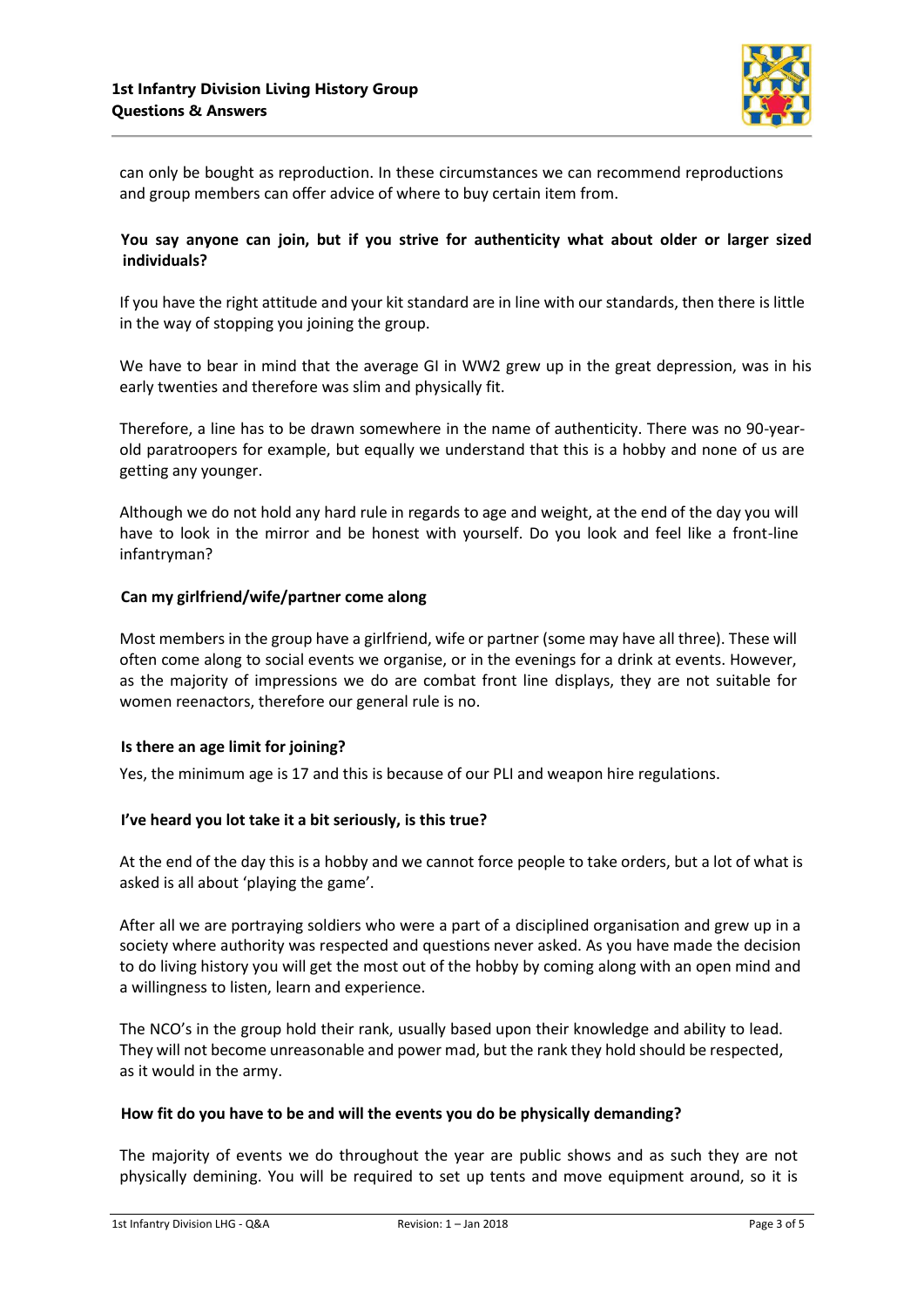

important that you notify us of any existing injury or complication.

Around once a year there are opportunities for us to do living history events in Europe, which usually involve a lot of walking and staying out in foxholes during cold winter nights. We also get involved in private battles, where we will immerse ourselves in a combat environment for 48 hours, taking up all roles and tasks that you would expect in a combat scenario. This can be anything from digging fox holes, patrolling and observation post duties, to assaulting enemy positions in a simulated combat attack. You will get little to no sleep throughout this 48 hours.

For battles and trips to Europe these events will be more physically demanding than normal public shows. All events are optional to go too, but if you do decide to come along then please be prepared to use your feet, to cover several miles under your own steam. You also may be expected to run short distances during mock assaults or crawl when under fire in private battles. All of this is done carrying full kit.

### **I like what I have read, how do I join?**

Firstly, you need to complete the application form that has been sent to you. Filling out this form does not automatically mean you are a member of  $1<sup>st</sup>$  Infantry Division LHG, as you will still need to complete our probation period.

### **Can you tell me about this probations period and what it consists off?**

All new members are subjected through a trial period of attending 3 events before being considered for full membership. This will give us a chance to get to know you and for you to gauge if the 1<sup>st</sup> Infantry Division LHG is the right choice for you. During this time you will be expected to pay £5.00 per event you attend, totaling £15.00 over the 3 event period. This cost is to add you as a temporary member under our groups PLI.

After the completion of the trial period if we are happy that you have the ethos of the group, then we will ask for a further £5.00 from you that will complete your £20.00 membership fee.

## **Can't I just skip the probation period?**

Unfortunately, this trial period is mandatory for anyone new to re-enacting, or who we are have not associated with before. It ensures a consistent quality of members into our ranks and this helps to keep up the high standards we strive to achieve.

## **I have some other questions that have not been answered here, what should I do?**

As with anything we cannot possibly cover all questions and queries you might have. If you require further information, or have questions about the  $1<sup>st</sup>$  Infantry Division LHG then please email [us](mailto:GI44-45@hotmail.co.uk) and an experienced and member will be only too happy help you.